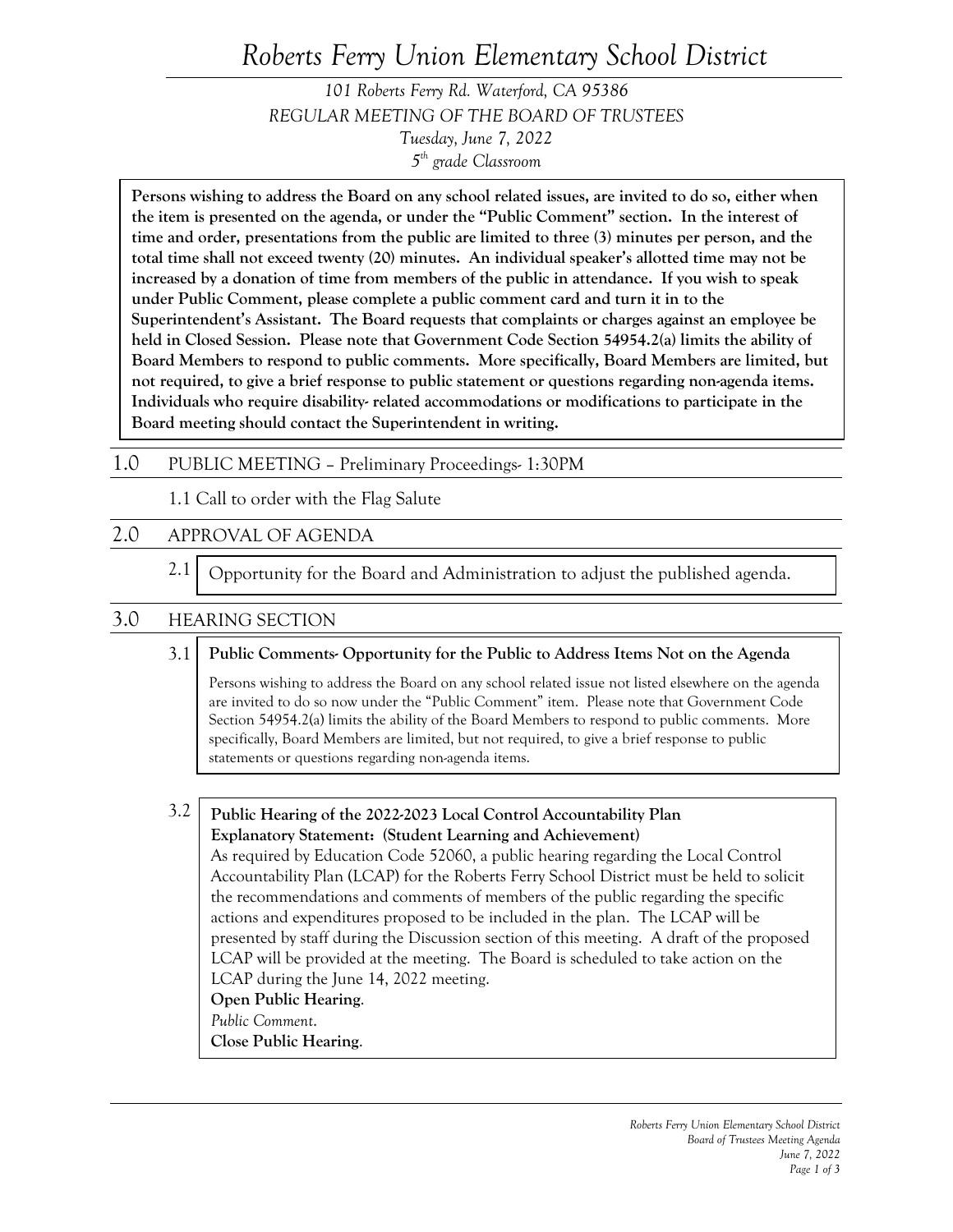3.3 **Public Hearing of the 2022-2023 Adopted Budget Explanatory Statement: (Finance/Facilities)** The Board must hold a public hearing on the 2022-2023 budget prior to the adoption of the budget. The budget will be presented by staff during the Discussion section of this meeting. A copy of the proposed budget is available for review in the school office. The Board is scheduled to take action on the budget during the June 14, 2022 meeting. **Open Public Hearing**. *Public Comment*. **Close Public Hearing**.

# 4.0 CONSENT AGENDA - Consolidated Motion

*The purpose of Consent Agenda (Consolidated Motion) is to expedite action on routine agenda items. These items will be acted upon with one motion, second and approval of the Board, unless a member of the Board or public wishes*  to pull the item for individual discussion and action. All matters listed under Consent agenda are those on which the *board has previously deliberated or that can be classified as routine items of business. An administrative*  recommendation on each item is contained in the agenda supplements. There will be no separate discussion of these items prior to the time the Board trustees votes on the motion unless members of the Board, staff, or public request specific items to be discussed or pulled from the Consent items.

4.1 **Approval of Minutes Explanatory Statement: (Policy and Judicial Review) Attachment:** #4.1 **Recommended Action:** Approve, as presented, the minutes of May 10, 2022.

#### 4.2 **Ratification of Bills and Warrants Explanatory Statement: (Finance/Facilities) Attachment:** #4.2 **Recommended Action:** Approve the ratification of warrants from June 7, 2022.

# 5.0 DISCUSSION ITEMS

 5.1 **2022-2023 Local Control Accountability Plan Explanatory Statement: (Student Learning and Achievement)** A draft of the Local Control Accountability Plan for the Roberts Ferry School District will be provided. **Attachment:**  *Public Comment. Board Discussion.* **Recommendation: Information Only**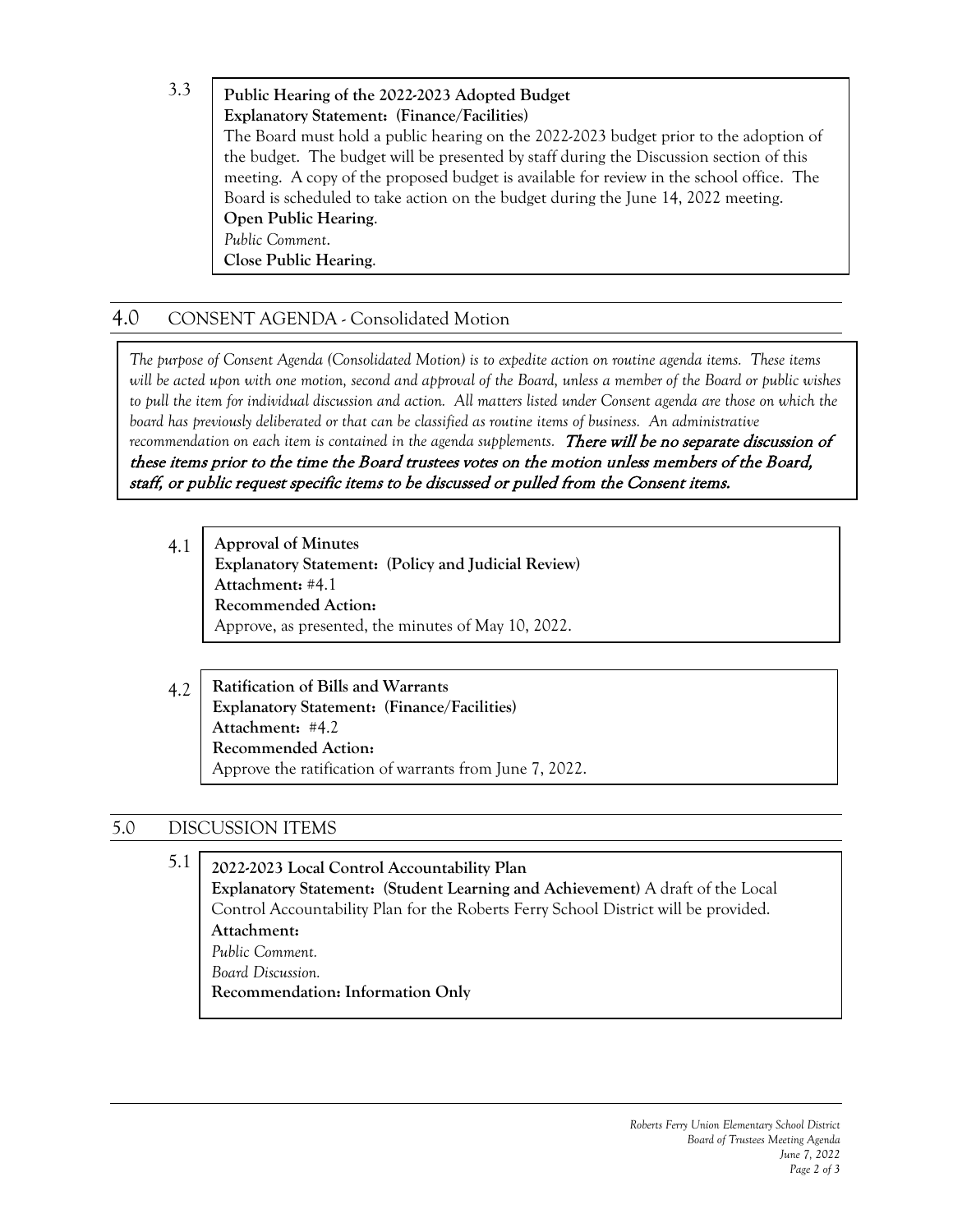5.2

**2022-2023 Budget Explanatory Statement: (Finance/Facilities)** The 2022-2023 budget is based on the Local Control Funding Formula. **Attachment:** A copy of the Budget is available at the school office. *Public Comment. Board Discussion.* **Recommendation: Information Only** 

# 6.0 ACTION ITEMS

#### 6.1 **Hiring of Miss Alondra Araiza as After School Director. Attachments:** None. *Public Comment. Board Discussion and Approval.* **Recommendation:** Approve the hiring of Miss Alondra Araiza as After School Director.

#### 6.2 **March Board Policy Updates 2nd read. Attachments:** 6.2. *Public Comment. Board Discussion and Approval.* **Recommendation:** Approve the March 2022 Board Policy Updates as presented.

#### 6.3 **Safe Return to School Plan. This Covid-19 Prevention Plan is required for approval every six months.**

**Attachments:** 6.3. *Public Comment. Board Discussion and Approval.* **Recommendation:** Approve the Safe Return to School Plan as presented.

#### 6.4 **Expanded Learning Opportunities Plan**

**Explanatory Statement:** The Board will discuss the ELOP Grant. This is funding for afterschool and summer school enrichment programs. The program will start July  $18<sup>th</sup>·29<sup>th</sup>$ , 2022.

**Attachments:** 6.4.

*Public Comment.*

*Board Discussion and Approval.*

**Recommendation:** Approve the ELOP as presented.

#### 6.5 **Agreement for Architectural Service for Gym and Classroom Additions.**

**Attachments:** 6.5.

*Public Comment.*

*Board Discussion and Approval.*

**Recommendation:** Approve the Agreement between RFSD and Timothy P. Huff & Associates Inc., as presented.